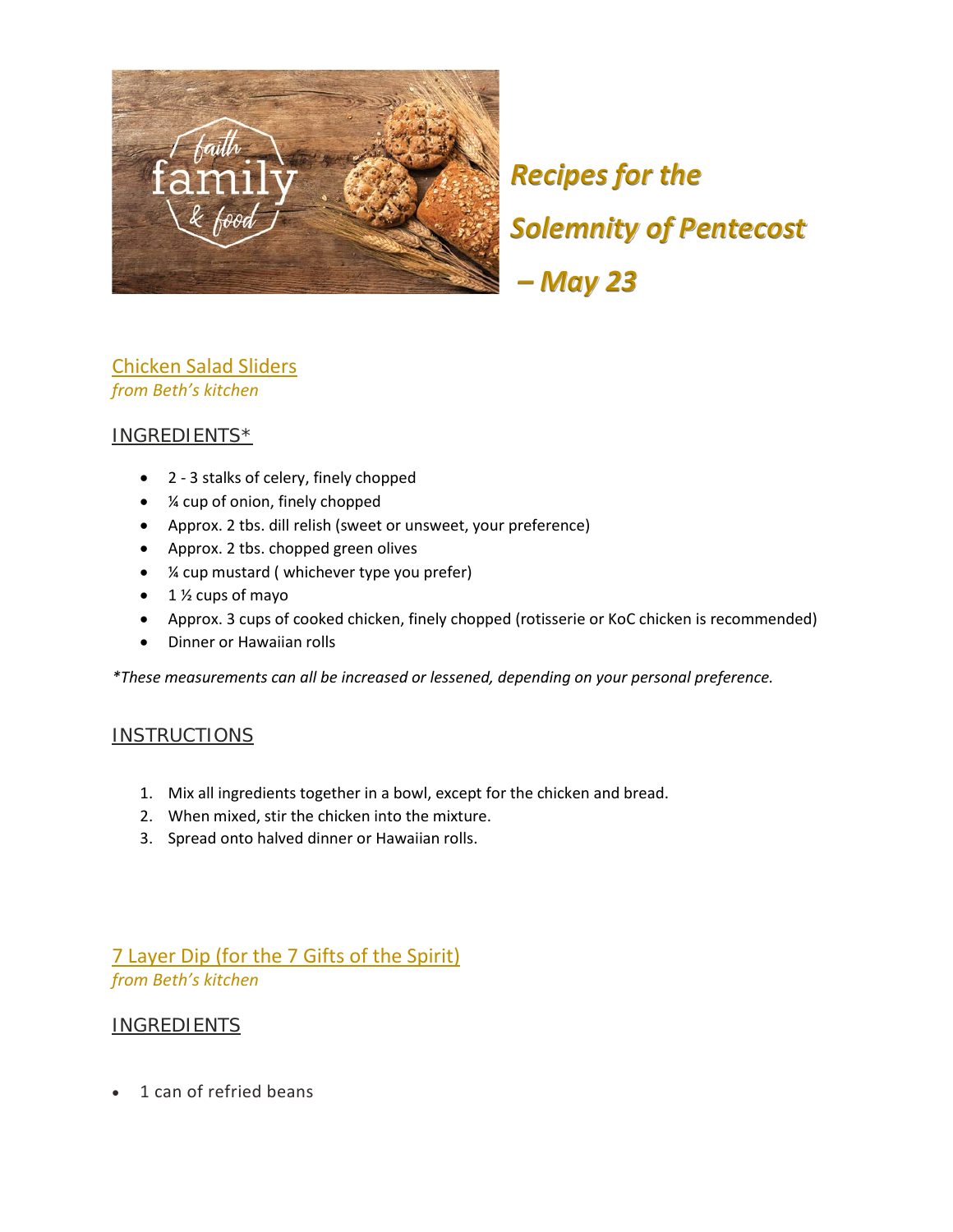- 1 large avocado
- 1 cup sour cream
- 1 cup of shredded lettuce
- 1 cup of chopped, fresh tomato
- 1 cup of shredded cheese (your favorite type)
- $\bullet$   $\frac{1}{2}$  cup of chopped black olives
- 3 or 4 whole bell peppers
- Whole celery stalks

### INSTRUCTIONS

- 1. Spread the refried beans into the container you plan to serve the dip in.
- 2. Mash or finely chop the avocado. Spread on top of the refried beans.
- 3. Spread the sour cream over the avocado.
- 4. Arrange the lettuce on top of the sour cream.
- 5. Sprinkle the tomato on top of the lettuce.
- 6. Sprinkle the cheese on top of the tomato.
- 7. Slice the bell peppers into strips lengthways, roughly an inch wide.
- 8. Slice the celery stalks into 3" strips.
- 9. Use the celery and bell pepper strips to scoop the 7 Layer Dip.

## 12 Fruit Salad (for the 12 Fruits of the Spirit)

*from Beth's kitchen*

### INGREDIENTS

• 12 different fruits! Just choose your favorites.

### **INSTRUCTIONS**

- 1. Chop the fruit into bite-sized pieces
- 2. Mix together in a bowl
- 3. Add a dressing, such as Poppyseed dressing, if desired.

# Cheesecake with Strawberry "Flames"(for the flames of fire on Pentecost) INGREDIENTS

• 1 package of cheesecake bites OR 1 plain cheesecake, ungarnished